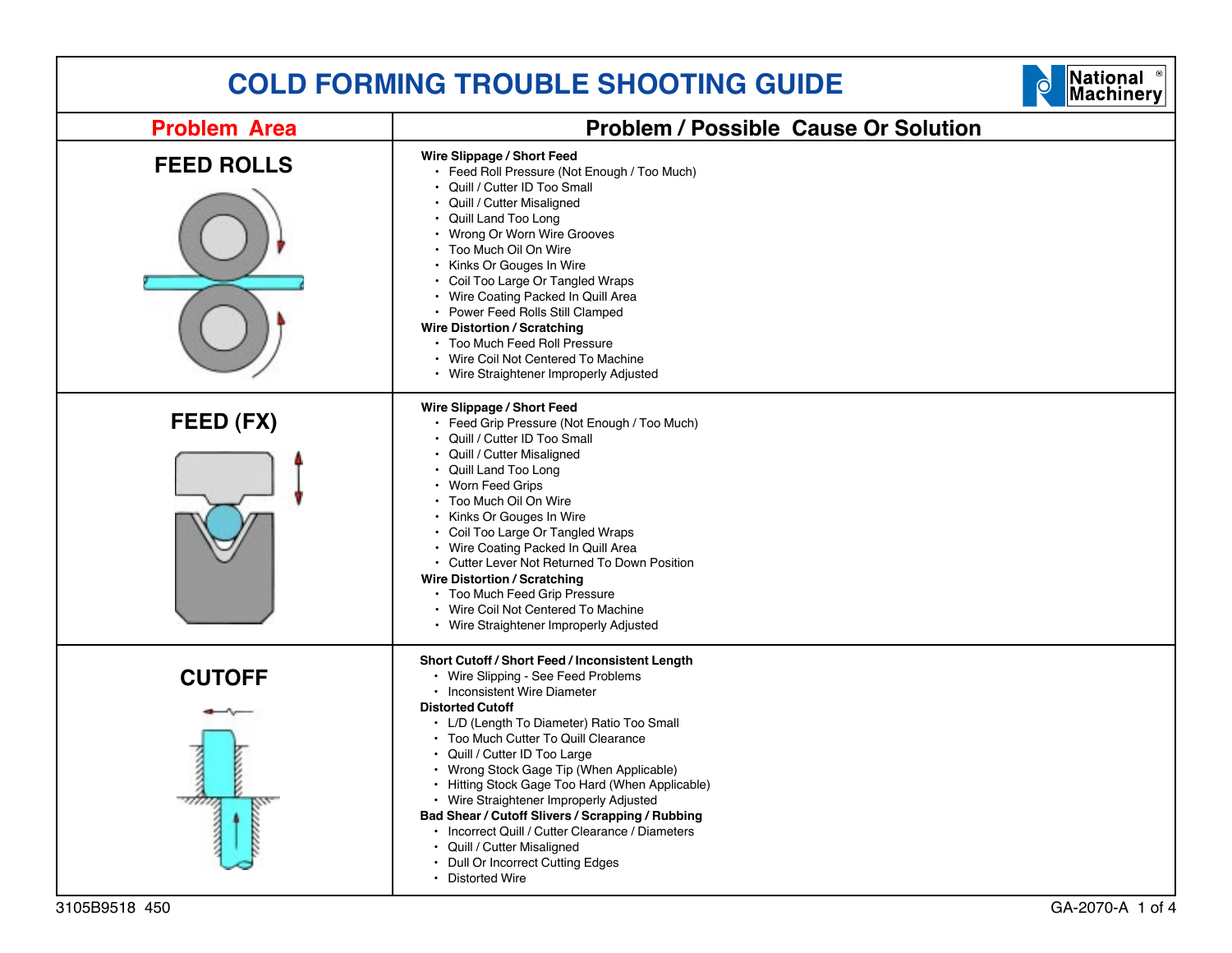| National <sup>®</sup><br>Machinery<br><b>COLD FORMING TROUBLE SHOOTING GUIDE</b> |                                                                                                                                                                                                                                                                                                                                                                                                                                |  |
|----------------------------------------------------------------------------------|--------------------------------------------------------------------------------------------------------------------------------------------------------------------------------------------------------------------------------------------------------------------------------------------------------------------------------------------------------------------------------------------------------------------------------|--|
| <b>Problem Area</b>                                                              | <b>Problem / Possible Cause Or Solution</b>                                                                                                                                                                                                                                                                                                                                                                                    |  |
| <b>DIE FAILURE</b>                                                               | Die Splits (Longitudinal)<br>• Insufficient Interference Fit<br>· Insert Outside Diameter Too Small<br>Die Breaks (Transverse)<br>• Too Much Interference Fit<br>• Insert Outside Diameter Too Large                                                                                                                                                                                                                           |  |
|                                                                                  | <b>Die Breaks Prematurely</b><br>• Corners In One Piece Die<br>• Trapped Lube In Unvented Die<br>• Incorrect Interference Fit<br>• Mis-Transfer                                                                                                                                                                                                                                                                                |  |
|                                                                                  | • Improper Die Segmenting<br>• Overfill Of Enclosed Upset<br>• Improper Support Behind Die Insert<br>• Poor Die Ratio<br>• Die Material Too Soft / Hard                                                                                                                                                                                                                                                                        |  |
| <b>PIN / PUNCH FAILURE</b>                                                       | <b>Head Breaking Off</b><br>· Mismatch Between Punch / Case Radii<br>• Back Of Head Or Filler Out Of Square<br>• Punch Head Clamped Tight In Case<br>• Head Too Large / Missing Relief On Rear End                                                                                                                                                                                                                             |  |
|                                                                                  | <b>Forming End Breaks Off</b><br>• Punch Body Bound Tight<br>• Punch Is Off Center<br>• Mis-Transfer<br>• Improper Heat Treat Or Material<br>• Poor Concentricity<br>• Punch Going Solid When Cycling Machine Empty<br><b>Corner Chipping / Galling</b><br>• Corner Too Sharp<br>• Trapped Die Lube<br>• Area Reduction Is Too High / Low                                                                                      |  |
| <b>GALLING (Pick Ups)</b>                                                        | <b>Die Insert Bore Galls</b><br>• Insufficient Die Lubrication<br>• Incorrect Die Lubrication<br>• Die Material Too Soft<br>• Clearance Of Blank To Die Is Too Close<br>Die Insert Outside Diameter Galls<br>• Too Much Interference Fit<br>• No Assembly Lubrication<br>• May Require Tapered Insert Design<br><b>Formed Blank Galls</b><br>• Poor Wire Coating<br>• Incorrect Die Lubrication<br>• Too Many Extrusion Passes |  |
|                                                                                  | • Clearance Of Blank To Die Is Too Close<br>• Transfer Not On Center                                                                                                                                                                                                                                                                                                                                                           |  |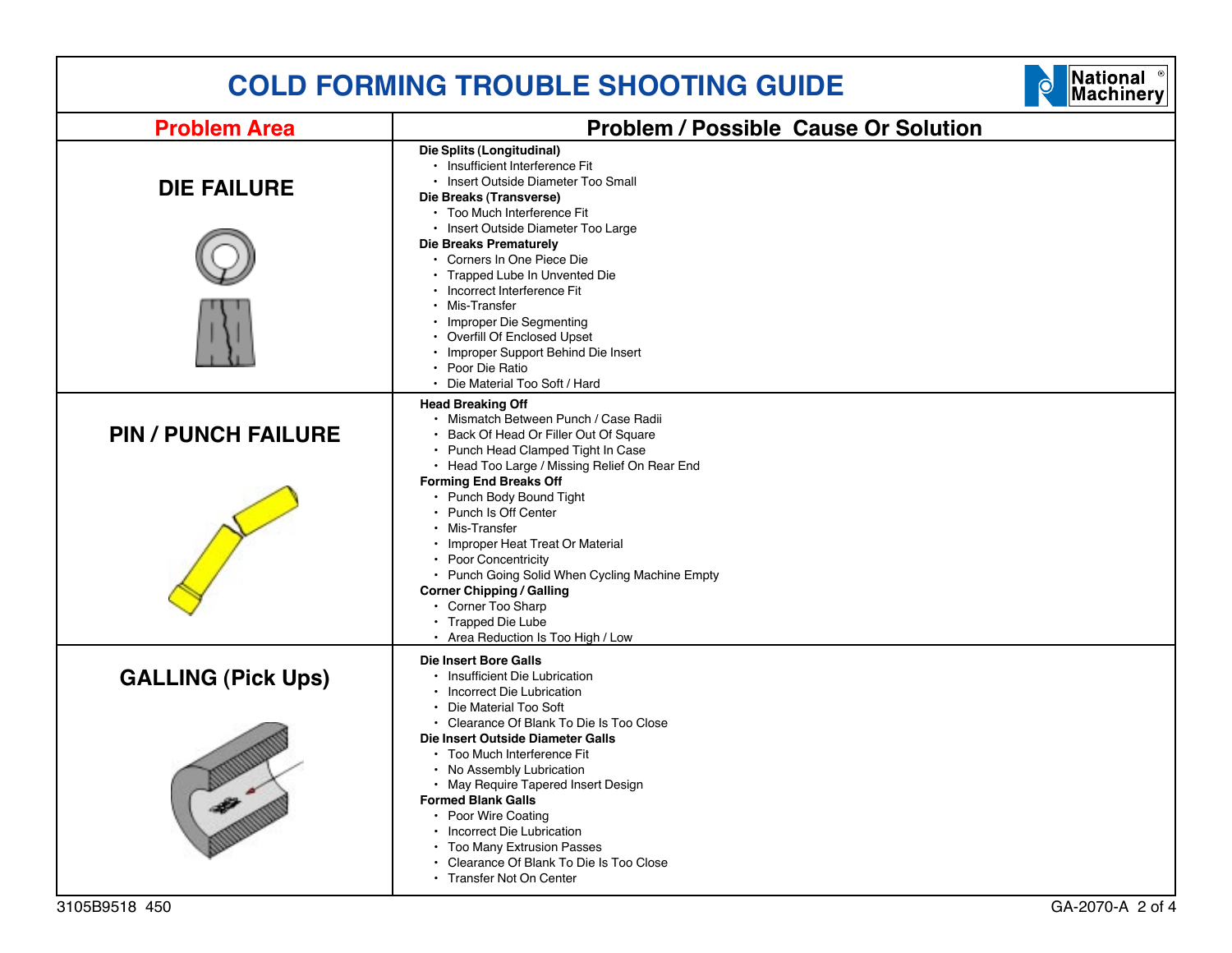